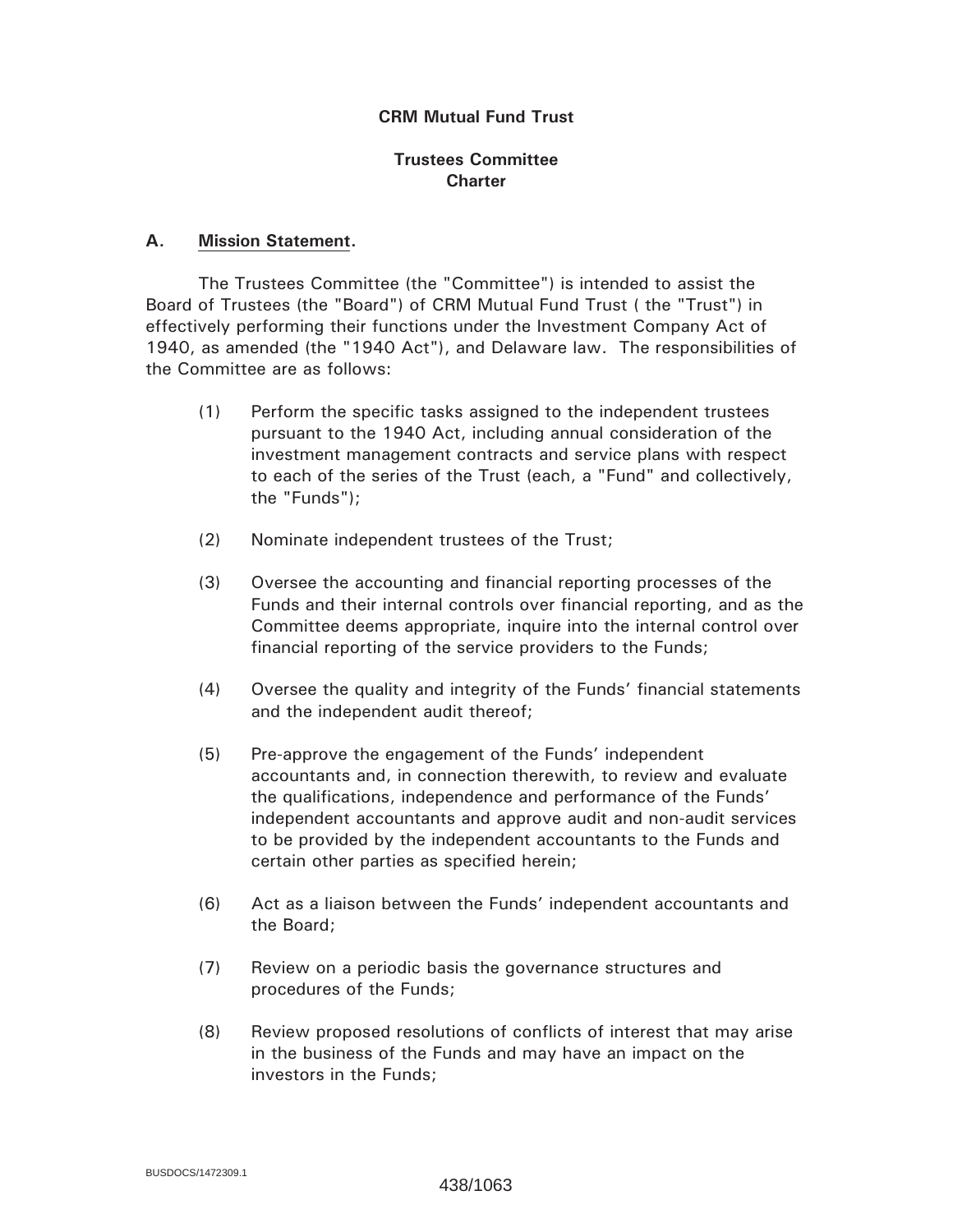- (9) Review and consider matters that are reported to the Committee under the Sarbanes Oxley Code of Ethics of the Trust;
- (10) Review matters that are referred to the Committee by the chief legal officer or other counsel to the Trust pursuant to the SEC Standards of Professional Conduct for Attorneys;
- (11) Meet no less frequently than annually with the chief compliance officer of the Trust pursuant to Rule 38a-1 of the 1940 Act and consider any compliance matters referred to the Committee by the chief compliance officer of the Trust;
- (12) Review and consider the appointment and compensation of the chief compliance officer of the Trust and any proposal to remove the chief compliance officer of the Trust; and
- (13) Provide general oversight of the Funds on behalf of the investors in the Funds.

 The Committee shall perform functions that are in many other investment companies performed by separate audit, nominating, and administration committees. The Board has concluded that it is most efficient to combine these functions in the Committee in view of the relatively small number of trustees of the Trust, the broad expertise of the independent trustees, and the desire of each of the independent trustees to participate in all matters within the responsibility of the independent trustees. However, the Committee shall consider on an annual basis whether various functions of the Committee should be assigned to separate committees.

 The primary function of the Committee is broad oversight. The Committee is not responsible for managing the Funds or for performing tasks that are delegated to Cramer Rosenthal McGlynn, LLC (the "Adviser"), PFPC, Inc., as administrator and transfer agent for the Funds (the "Administrator"), PFPC Trust Company, as custodian for the Funds (the "Custodian"), PFPC Distributors, Inc., as distributor of the Funds (the "Distributor"), and other service providers for the Funds, and nothing in this Charter shall be construed to modify the responsibilities or liabilities of such persons.

Although the Committee is expected to take a detached and questioning approach to the matters that come before it, the review of the Funds' financial statements by the Committee is not an audit, nor does the Committee's review substitute for the responsibilities of the Trust's management for preparing, or the independent accountants for auditing, the financial statements. Moreover, the Committee is not responsible for the maintenance of internal controls over financial reporting for the Funds or other procedures designed to assure compliance with accounting standards ands related laws and regulations. Members of the Committee are not employees of the Funds and, in serving on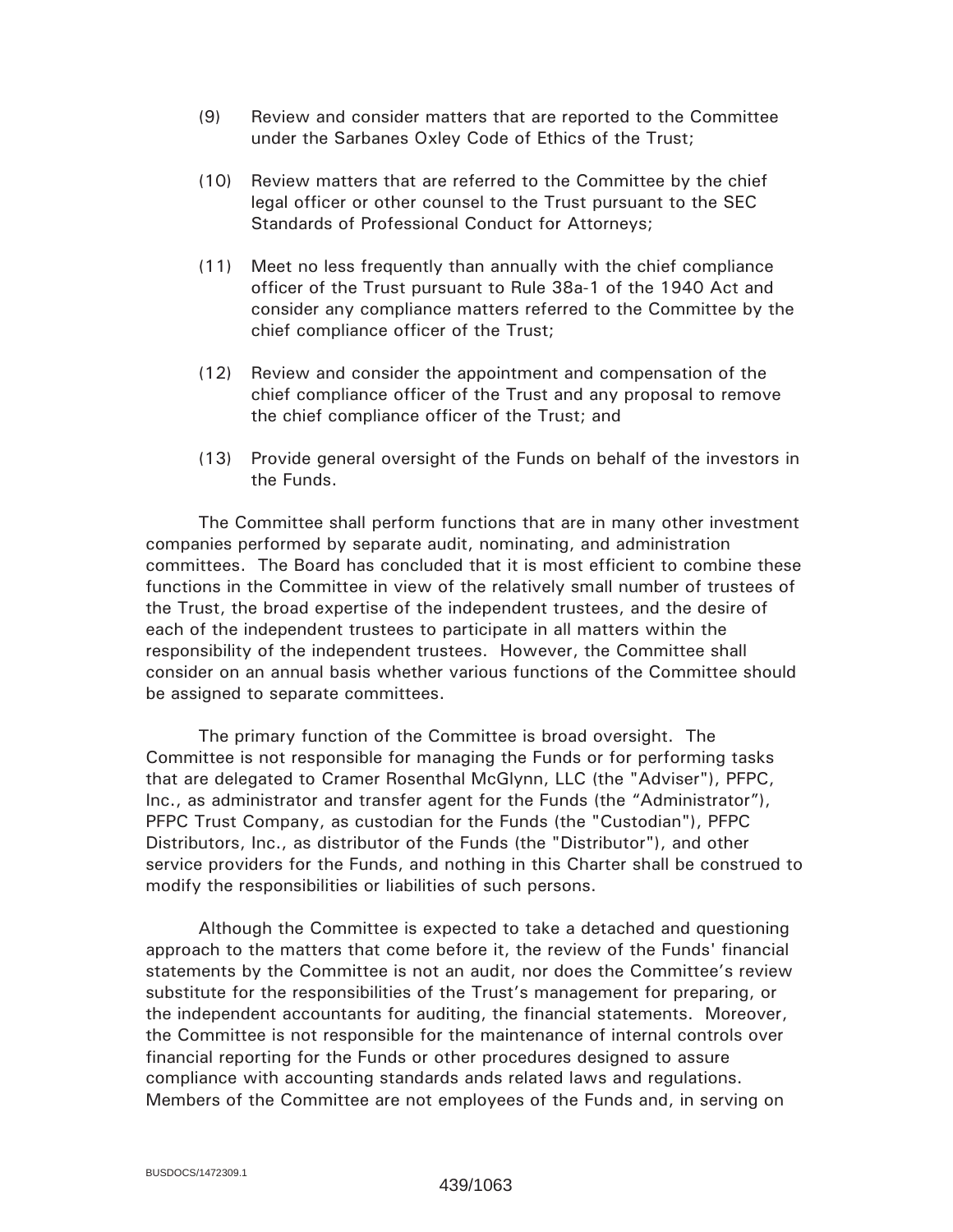the Committee, are not, and do not hold themselves out to be, acting as accountants or auditors. As such, it is not the duty or responsibility of the Committee or its members to conduct "field work" or other types of auditing or accounting reviews or procedures.

 In order to effectively perform their oversight role, the Committee relies upon the Adviser, the independent accountants, the Administrator, the Custodian, the Transfer Agent, the Distributor, and other service providers for the Funds to promptly identify and report to the Committee potential concerns, conflicts of interest, and other issues that require the attention of the Committee. Accordingly, it is the responsibility of the Adviser, the independent accountants, the Administrator, the Custodian, the Transfer Agent, the Distributor, and other service providers to promptly report to the Committee any matters that arise within the scope of authority of the Committee.

In discharging their duties, the members of the Committee are entitled to rely on information, opinions, reports, or statements, including financial statements and other financial data, if prepared or presented by: (i) one or more officers of the Funds whom the members reasonably believe to be reliable and competent in the matters presented and (2) legal counsel, public accountants, or other persons as to matters the members reasonably believe are within those persons' professional or expert competence.

 The 1940 Act, the Declaration of Trust of the Funds, and Delaware law impose upon the independent trustees fiduciary standards that govern their work on behalf of the Funds. Nothing in this Charter is intended to modify those fiduciary standards. Nor does this Charter modify any indemnities or other rights of the independent trustees under the Declaration of Trust or By-Laws of the Funds or otherwise.

#### **B. Members and Qualifications.**

- (1) The Committee of the Trust shall consist of all of the trustees of the Trust other than any trustee who is either (i), an "interested person" of the Funds, as defined in Section 2(a)(19) of the 1940 Act, or (ii) an aunt, uncle, niece, nephew, grandparent, or grandchild of an employee, officer, or interested director of the Trust, the Adviser, or the Distributor.
- (2) Each member of the Committee shall be prohibited from receiving any compensation from the Trust except for compensation for services as a member of the Board or a committee of the Board.
- (3) Each member of the Committee shall on an annual basis complete a questionnaire circulated by counsel for Trust or for the independent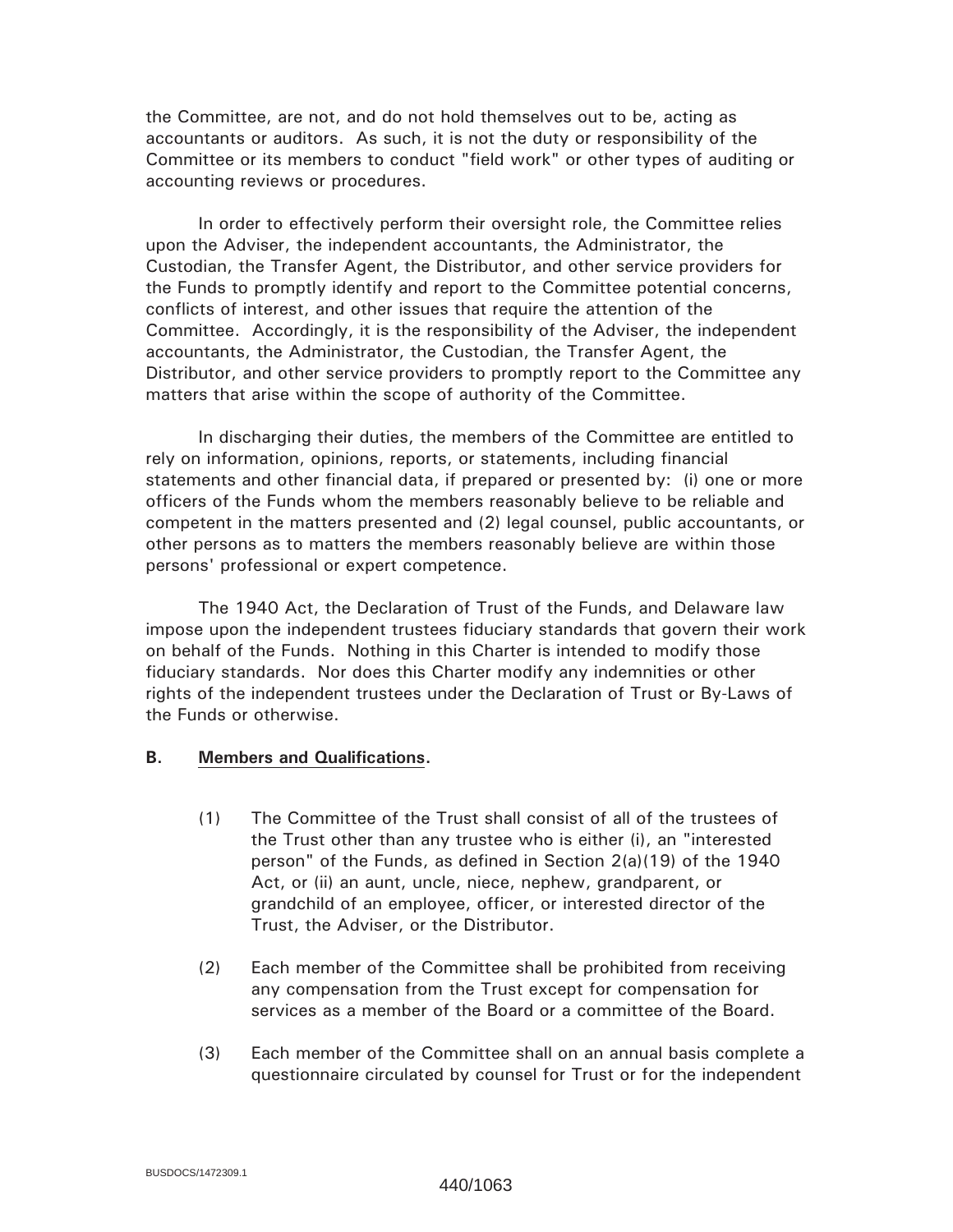trustees or by the Administrator for the purpose of confirming that he or she remains an independent trustee.

- (4) The Board shall determine annually whether any member of the Committee is an "audit committee financial expert" as defined in Item 3 of Form N-CSR. A member who is determined to be an audit committee financial expert will not be deemed an "expert" for any purpose, including without limitation for purposes of Section 11 of the Securities Act of 1933, as amended, as a result of being designated or identified as an" audit committee financial expert". In addition, the designation or identification of a member of the Committee as an "audit committee financial expert" does not impose on such person any duties, obligations, or liability that are greater than the duties, obligations, and liability imposed on such member as a member of the Committee and the Board in the absence of such designation or identification, nor does such designation or identification affect the duties, obligations, or liability of any other member of Committee or the Board.
- (5) Each member of the Committee is encouraged, to the extent consistent with his or her personal financial circumstances, to maintain an investment in at least one of the Funds.

#### **C. Meetings.**

- (1) The Committee shall meet separately from the full Board immediately prior to each regularly scheduled quarterly meeting of the Board.
- (2) The Committee may hold meetings at such times and locations as the Committee may determine.
- (3) At any meeting of a Committee a majority of its members shall constitute a quorum. When a quorum is present at any meeting, a majority of Committee members present may take any action, except where a larger vote is expressly required by law or by the Funds' Declarations of Trust or By-Laws.
- (4) The Committee may establish rules and procedures for the conduct of their meetings that are consistent with this Charter.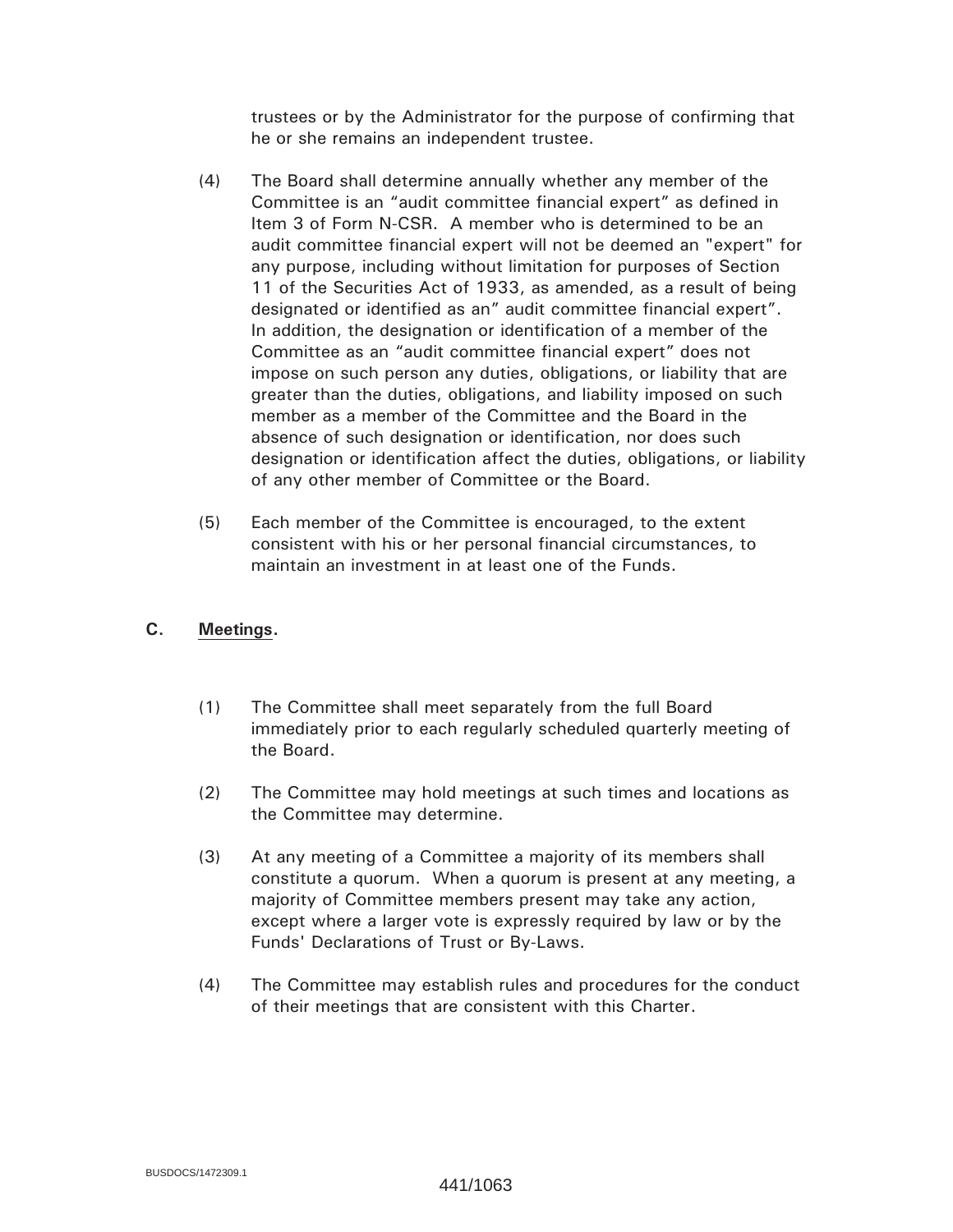# **D. Organizational Matters.**

- (1) The Committee shall elect and may from time to time remove and replace a Lead Trustee, who shall:
	- (a) preside at meetings of the Committee;
	- (b) coordinate communications among the members of the Committee between meetings of the Committee;
	- (c) liaise with the independent accountants of the Funds and counsel to the independent trustees;
	- (d) oversee the preparation and maintenance of the agenda and minutes for each meeting of the Committee;
	- (e) liaise with the Adviser, the Administrator, the Custodian, the Transfer Agent, the Distributor, and other service providers for the Funds; and
	- (f) perform such other functions consistent with this Charter as the Committee may delegate to him or her.
- (2) The Committee shall elect a Chairman to preside at all meetings over which a Lead Trustee is not presiding.
- (3) The Committee shall have the authority to require the Adviser, the Administrator, the Custodian, the Transfer Agent, the Distributor, and other service providers for the Funds to respond to inquiries, prepare reports, and produce documentation concerning the Funds and their work on behalf of the Funds.
- (4) The Committee may seek advice from counsel for the Funds or from the independent accountants and may ask such counsel and accountants to investigate particular matters.
- (5) The Committee shall have the resources and authority appropriate to discharge their responsibilities, including authority to hire employees and to retain advisers (including, but not limited to, counsel, accountants and other consultants) and experts necessary to carry out their duties.
- (6) Costs incurred by the Committee in performing their functions under this Charter shall be borne by the Funds.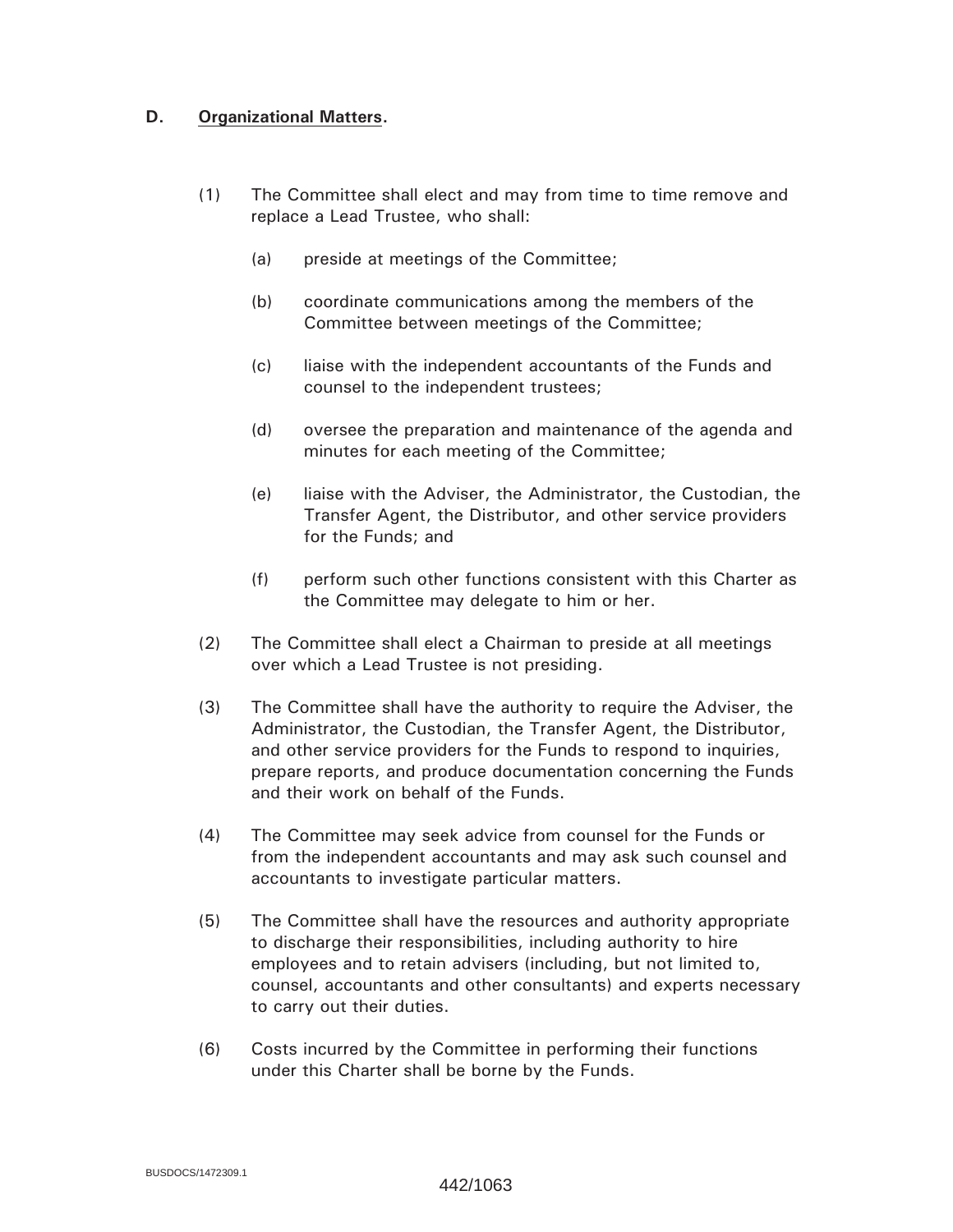### **E. Audit Committee Functions.**

- (1) The Audit Committee functions of the Committee shall be:
	- (a) to pre-approve the engagement of the independent accountants to conduct the annual audit and provide their opinion of the Funds' financial statements, to recommend the selection, retention or termination of independent accountants for the Funds and, in connection therewith, to review and evaluate matters potentially affecting the independence and capabilities of the independent accountants, and to receive the independent accountants' specific representations as to their independence;
	- (b) to pre-approve the engagement of the independent accountants to provide any audit services to the Funds in addition to those described in paragraph (a) above or to provide non-audit services to the Funds, the Adviser or any entity controlling, controlled by, or under common control with the Adviser that provides ongoing services to the Funds (an "Adviser Affiliate"), if the engagement relates directly to the operations and financial reporting of the Funds;
	- (c) to develop, to the extent deemed appropriate by the Committee, policies and procedures for pre-approval of the engagement of the Funds' independent accountants to provide any of the services described in (b) above;
	- (d) to consider the controls applied by the independent accountants and any measures taken by management in an effort to assure that all items requiring pre-approval by the Committee are identified and referred to the Committee in a timely fashion;
	- (e) to consider whether the non-audit services provided by the Funds' independent accountants to the Adviser or any Adviser Affiliate, which services were not pre-approved by the Committee, are compatible with maintaining the independent accountant's independence;
	- (f) to meet with the Funds' independent accountants, including private meetings, as appropriate (i) to review the arrangements for and scope of the annual audit and any special audits; (ii) to discuss any matters of concern relating to the Funds' financial statements and footnote disclosure thereto, including any adjustments to such statements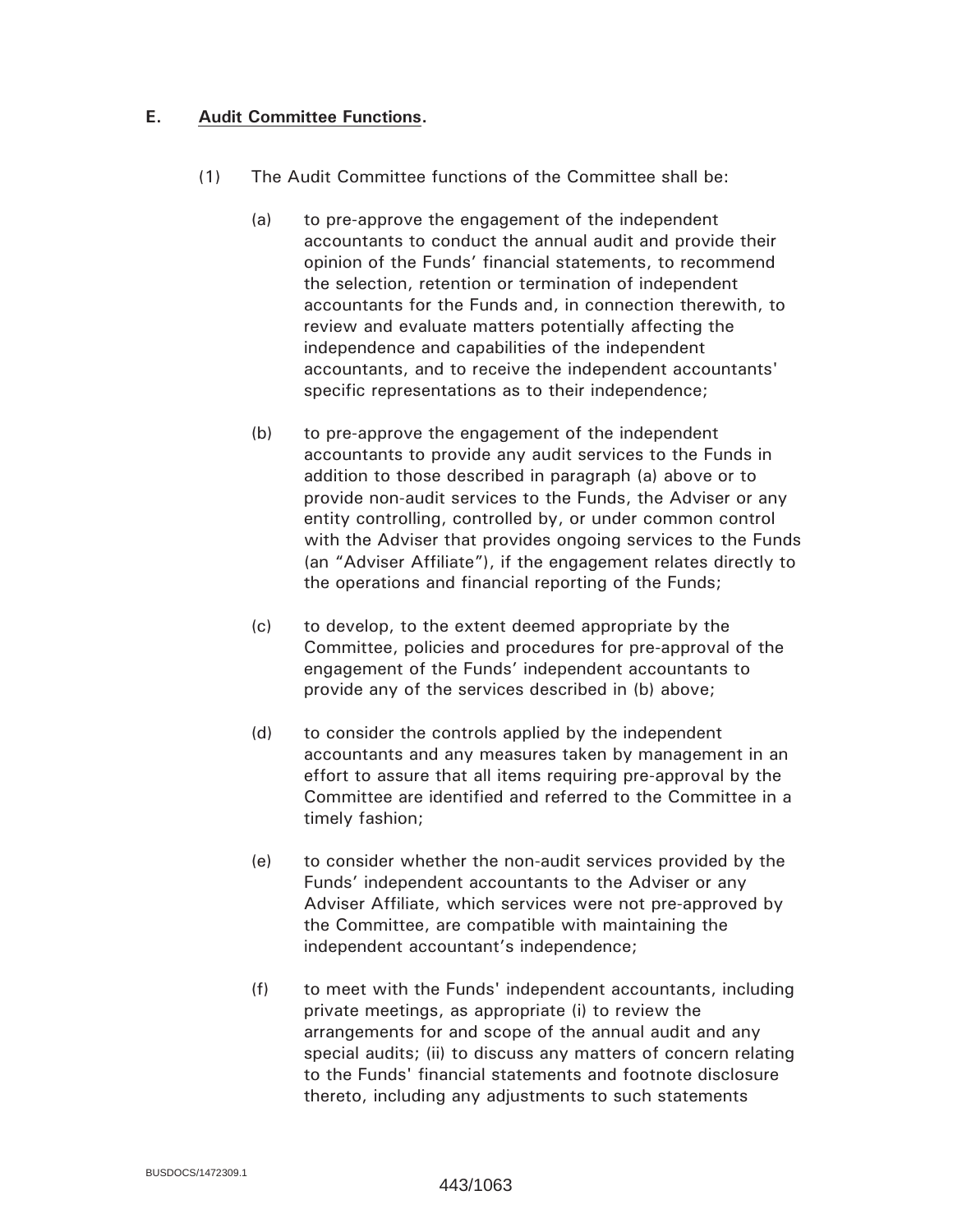recommended by the independent accountants, or other results of said audit(s); (iii) to consider the independent accountants' comments with respect to the Funds' financial policies, procedures and internal accounting controls and management's responses thereto, (iv) to the extent the Committee deems necessary or appropriate, to promote improvements in the quality of the Funds' accounting and financial reporting, and (v) to review the form of opinion the independent accountants propose to render to the Board and investors;

- (g) to resolve disagreements regarding financial reporting between the Adviser or any other service provider to the Funds and the independent accountants;
- (h) to consider the effect upon the Funds of any changes in accounting principles or practices proposed by management or the independent accountants;
- (i) to review and approve the fees proposed to be charged by the independent accountants for audit and non-audit services;
- (j) to review with the Funds' principal executive officer and principal financial officer in connection with required certifications on Form N-CSR any significant deficiencies in the design or operation of internal control over financial reporting or material weaknesses therein identified to the Committee by the principal executive officer, the principal financial officer, the independent accountants, the Adviser, the Administrator, the Custodian, the Transfer Agent, the Distributor, or other service providers for the Funds and any reported evidence of fraud involving management or other employees who have a significant role in the Funds' internal control over financial reporting;
- (k) to investigate improprieties or suspected improprieties in Fund operations that are reported to the Committee by the independent accountants or others; and
- (l) to report its activities to the full Board on a regular basis and to make such recommendations with respect to the above and other audit or accounting matters as the Committee may deem necessary or appropriate.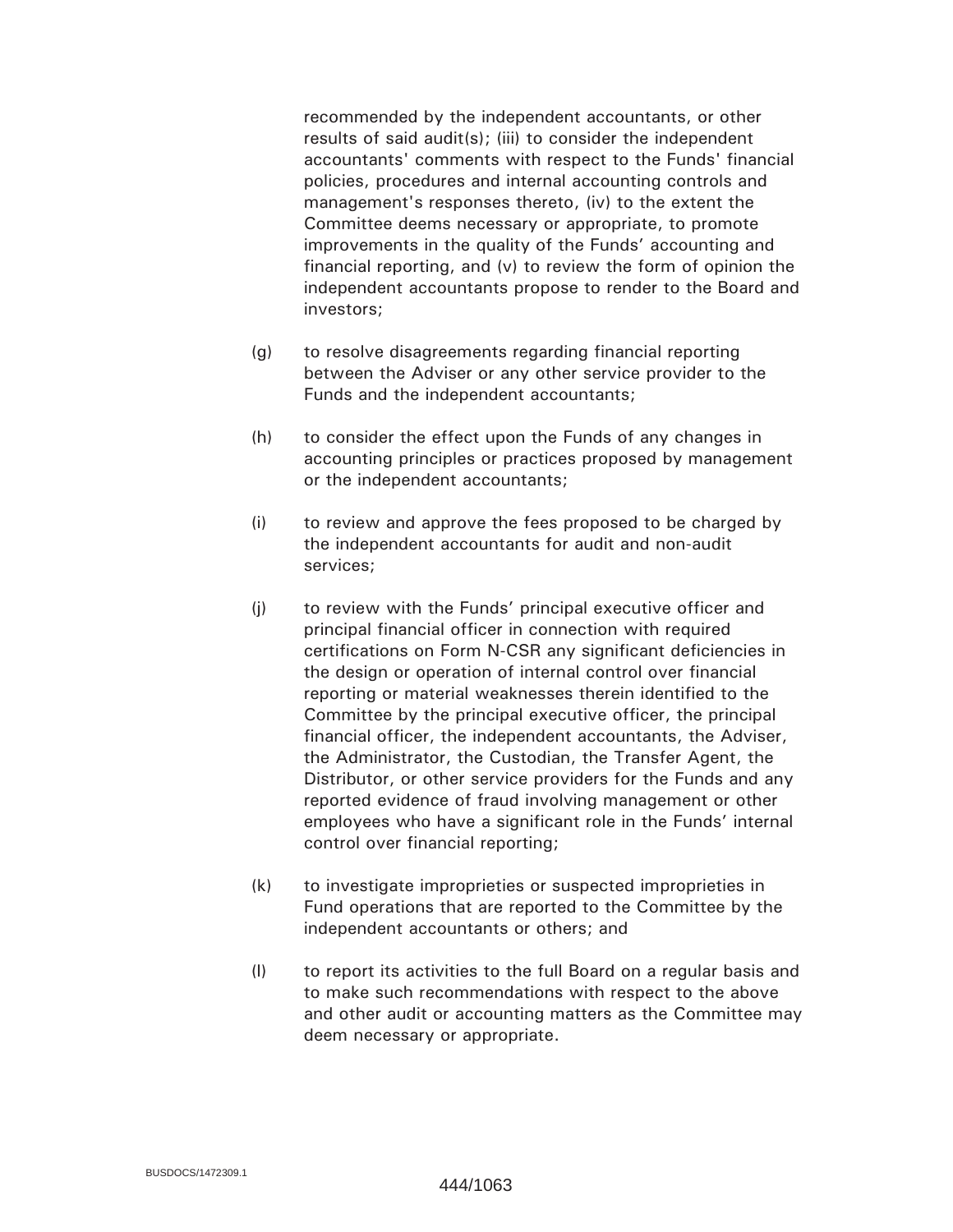# **F. Nomination of Independent Trustees.**

- (1) The Committee shall nominate, for consideration by the investors or the Board in accordance with Section 16(a) of the 1940 Act, candidates to serve as independent trustees of the Trust.
- (2) In making nominations under paragraph F(1) the Committee shall evaluate candidates' qualifications for Board membership, their independence from the Adviser, the Distributor and other principal service providers, and the effect of any relationships beyond those stated in the 1940 Act that might impair independence, *e.g.,* business, financial or family relationships with the Adviser, the Distributor or other service providers. The Committee shall not nominate any person who they have determined is a an aunt, uncle, cousin, niece, nephew, grandparent, or grandchild of an employee, officer, or interested director of the Trust, the Adviser, or the Distributor as a candidate to serve as an independent trustee of the Trust.
- (3) In making nominations under paragraph F(1), the Committee shall (a) provide the Adviser with an opportunity to suggest candidates to serve as independent trustees, (b) give consideration to any candidates suggested by the Adviser, and (c) afford the Adviser an opportunity to meet with and comment upon all candidates considered by the Committee.

# **G. Committee Responsibility for Contract Review.**

- (1) The Committee shall on an annual basis consider the renewal of the investment management agreements between the Trust, with respect to the Funds, and the Adviser (the "Management Agreement") and make a recommendation to the Board concerning the same in accordance with Section 15(c) of the 1940 Act, provided that this Charter does not require the Committee to consider in any year renewal of any Management Agreement that does not, in accordance with its terms and the 1940 Act, require renewal during that year.
- (2) The Committee shall hold an annual meeting (the "Annual Review Meeting") a reasonable period prior to the annual meeting of the Board for review of the Management Agreement. At each Annual Review Meeting the Committee shall consider whether to recommend renewal of the Management Agreement and other matters as set forth in this Charter and may request that the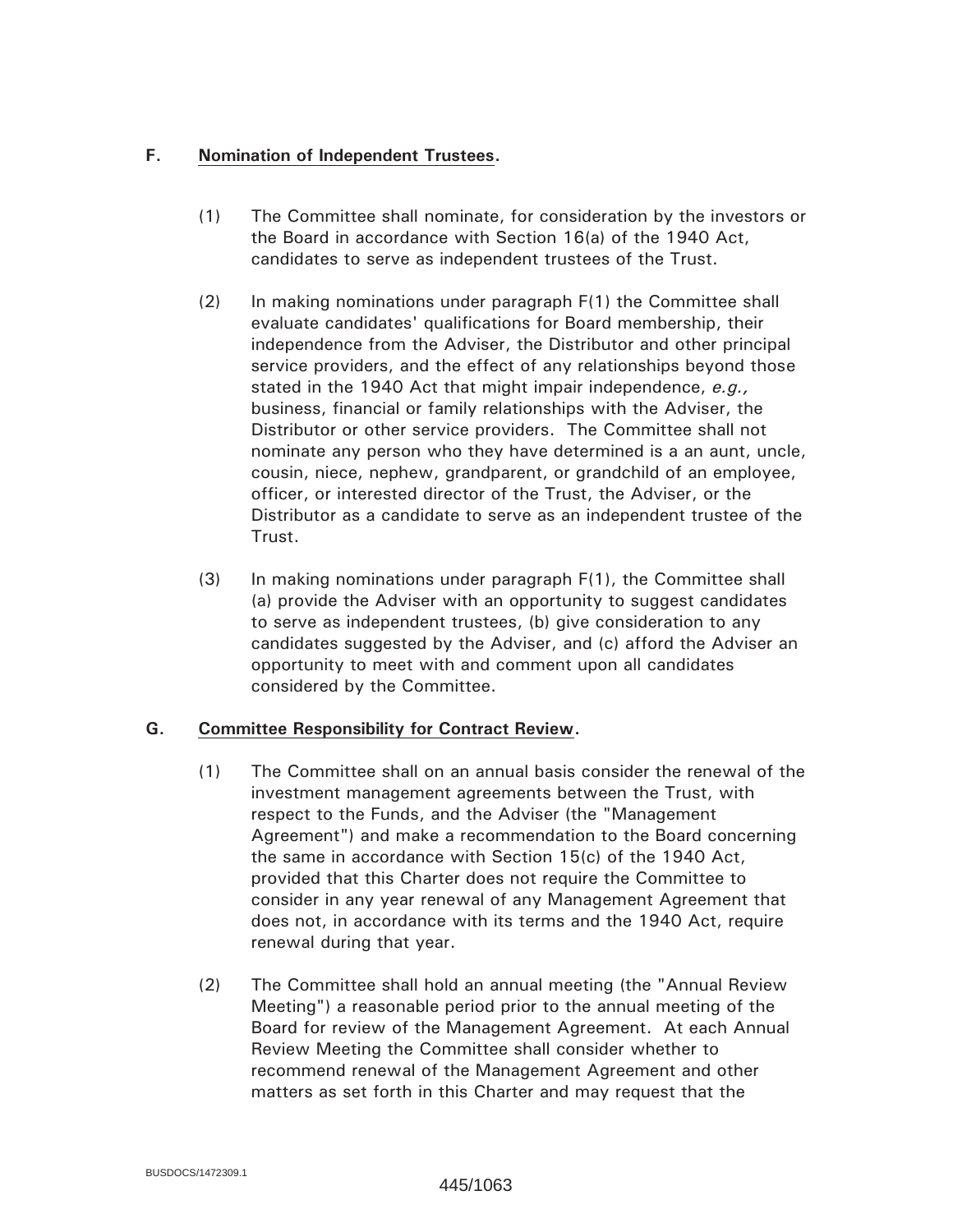Adviser provide, prior to the Board's vote on renewing any of these Agreement, additional information or materials.

(3) The Adviser shall at a reasonable time prior to the Annual Review Meeting each year provide the Committee with the materials required by Section 15(c) of the 1940 Act for purposes of the annual consideration of the Management Agreement.

#### **H. Review of Insurance Matters.**

- (1) The Committee shall make recommendations to the Board concerning the matters to be considered by the Board in relation to the fidelity bond(s) for the Funds and any agreement among joint insured parties under such a fidelity bond in accordance with Rule 17g-1 under the 1940 Act.
- (2) The Committee shall make recommendations to the Board concerning the matters to be considered by the Board in relation to the liability insurance policies relating to the Funds and any agreement among joint insured parties under such a liability insurance policy in accordance with paragraph (d) (7) of Rule 17d-1 under the 1940 Act.

# **I. Annual Assessment of Effectiveness of the Board of Trustees and the Committee.**

- (1) The Committee shall at each Annual Review Meeting evaluate the performance of the Board and the Committee. As part of this annual self-assessment, the Committee should consider whether any steps should be taken to improve the effectiveness of the Committee and the Board, including, among other things, the following questions and factors:
	- (a) Should any additional trustees be elected?
	- (b) Should any current trustees consider retiring from the Board?
	- (c) Should any functions of the Committee be assigned to separate committees, such as a separate audit committee or nominating committee?
	- (d) Should this Charter be modified?